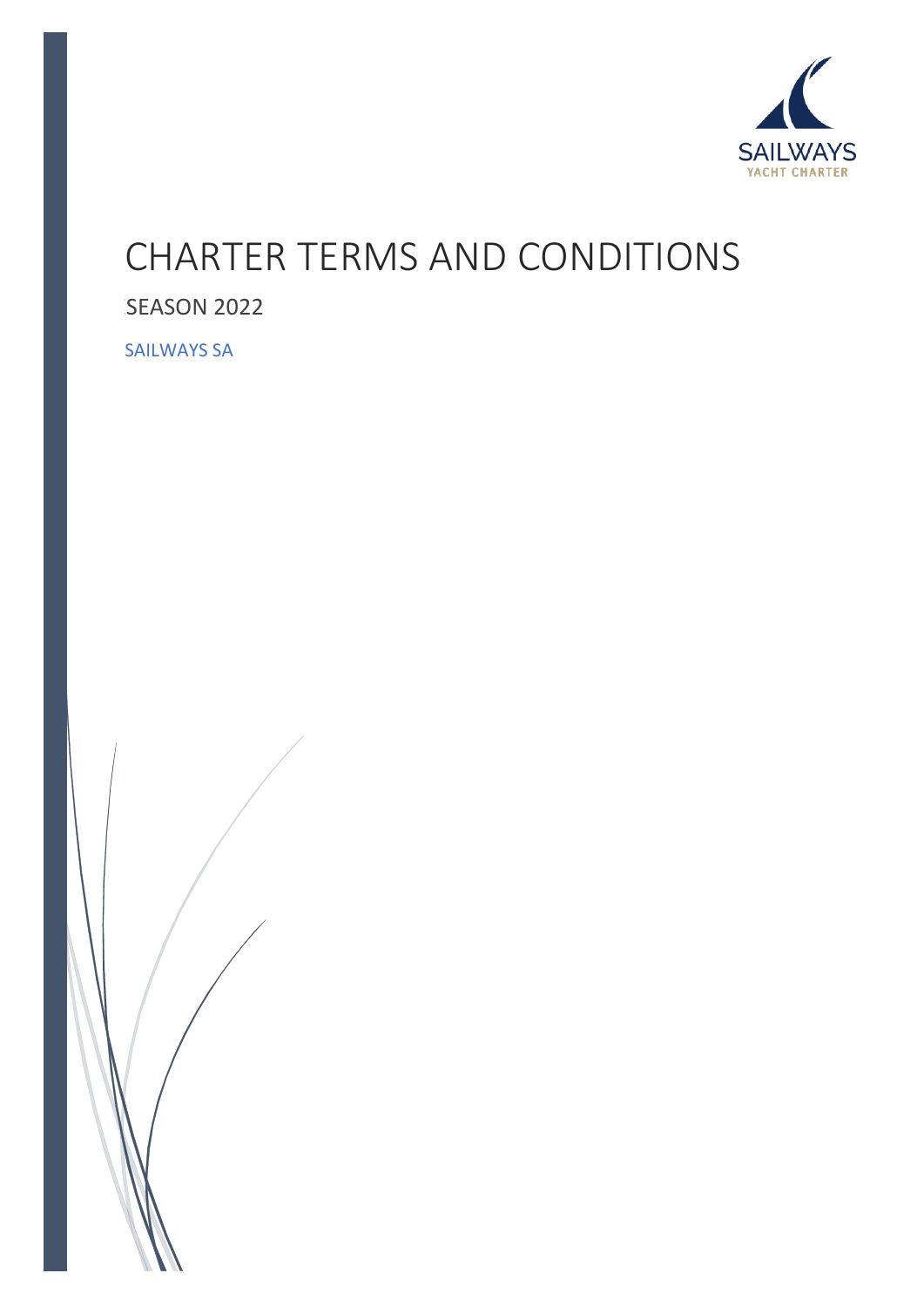### 1 Περιεχόμενα

| περιεχυμενα |  |
|-------------|--|
|             |  |
|             |  |
| 3.1         |  |
| 3.2         |  |
|             |  |
| 4.1         |  |
| 4.2         |  |
| 4.3         |  |
| 4.4         |  |
| 4.5         |  |
|             |  |
|             |  |
| 6.1         |  |
| 6.2         |  |
|             |  |
|             |  |
|             |  |
|             |  |
|             |  |
|             |  |
|             |  |
|             |  |
|             |  |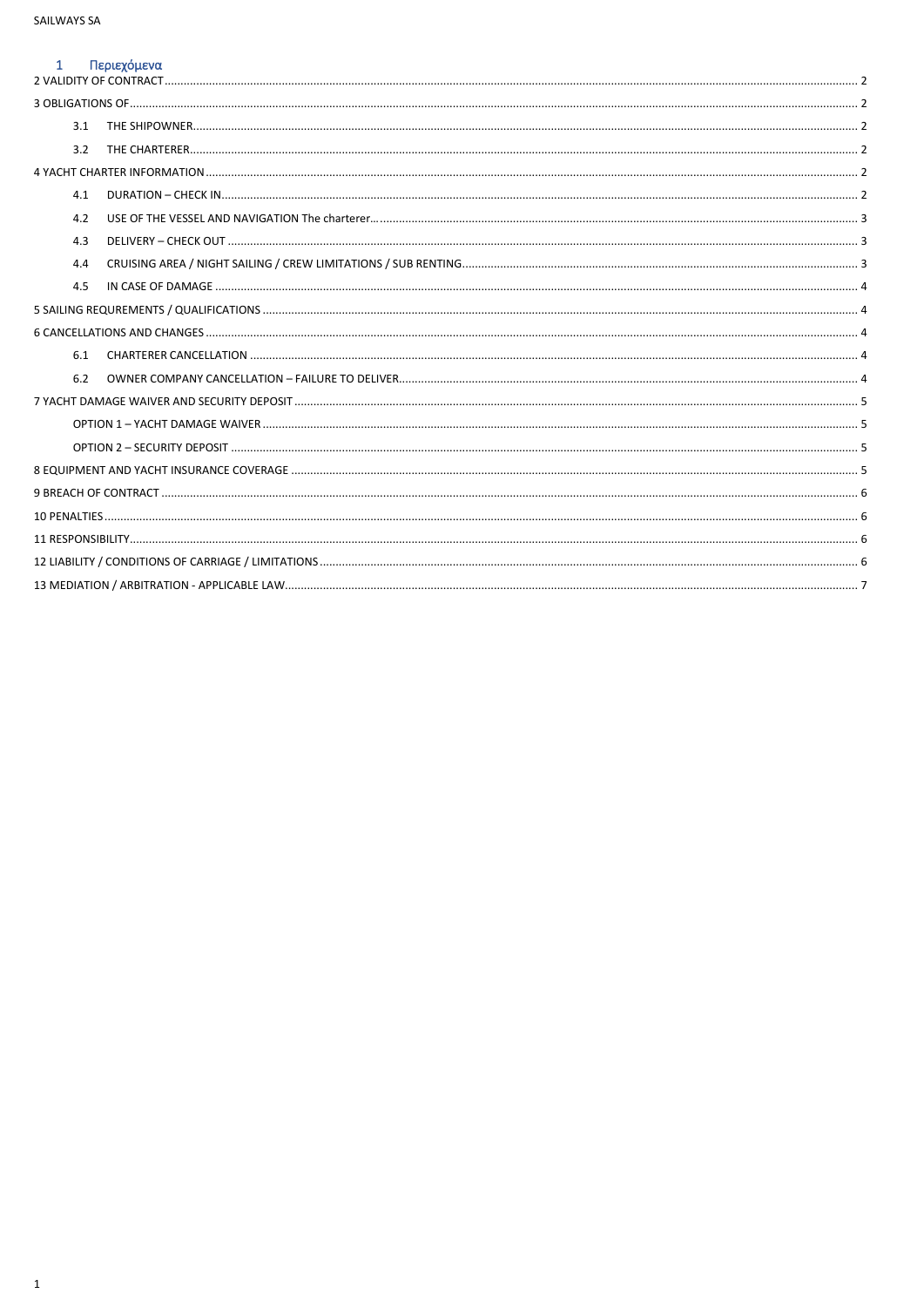#### <span id="page-2-0"></span>2 VALIDITY OF CONTRACT

- This charter contract, with its annexes, is the sole valid instrument that allows the Charterer to sail the Vessel; any other contract signed by the Charterer for sailing the same Vessel, drawn up by brokers or agencies, is null and in any case does not bind the shipowner. The fact of any of the individual provisions of this present charter contract being void will not result in the entire charter contract becoming void. Any agreements departing from the present charter contract must be in writing.
- It is here expressly agreed that charter Fee includes VAT as per rate applicable by current tax legislation valid to this date and subject to change without prior notice or responsibility of the shipowner. Should any changes in applicable tax legislation take place after the issuance of this agreement, resulting in changes in amount of VAT, then the difference will be credited or debited to the Charterer accordingly. Should any of the agreed payments not be received in cleared funds in due time, this Agreement shall be considered cancelled by Charterer. In any event of cancellation by Charterer, for any reason whatsoever, after signing this Agreement but prior to taking delivery of the vessel, the Shipowner shall be entitled to retain all advance payments made up to the date of cancellation, reserving the right to claim all other dues under provisions of this Agreement and may refund said amounts only if he succeeds in letting the Vessel to another Charterer for the same period and under the same conditions. If the Charterer should select to terminate the charter after taking delivery of the vessel and redeliver her prior to the charter period ending date, the Shipowner shall not be liable to the return of any proportional part of payments collected, reserving all his rights under the provisions of this Agreement.

#### <span id="page-2-1"></span>3 OBLIGATIONS OF

- <span id="page-2-2"></span>3.1 THE SHIPOWNER
- delivers the yacht and her pertinences ready to sail, complete with accessories, fittings and safety equipment required by law for navigation and with her navigation documents, together with all that may be necessary to sail as agreed.
- Reserves the right to make changes that are inevitable and sometimes necessary, especially when charter is booked months in advance. Most of these changes will be minor and advised as soon as possible.
- recommends sailing in specific areas to preserve the crew and the yacht safety as well as to prevent the Charterer to be found responsible for negligence, imprudence, or incompetence. The shipowner provides the detailed nautical charts that constitute part of this contract and of the yacht equipment: the Charterer should consult them regularly and in detail. The parties expressly agree that the safety equipment and the detailed nautical charts supplied by the Shipowner upon delivery only cover the 'recommended area' for navigation and identify the main "Forbidden areas" Annex A. Therefore, taking into reasonable account the dimensions of the boat and the distances, as well as the existing ports and tourist facilities along the coasts, the above information does not relieve the skipper from his/her obligations to check, in each case, the safety of the sailing and anchoring areas, to safeguard the yacht and its crew.
- provides a 24hours technical assistance service during the whole charter period: operating hours are from 9am to 6 pm by phone call to the dedicated operator and for the remaining hours by SMS and possible phone call back in case of emergency.
- provides a mooring place in the delivery-redelivery port for the day of delivery and the day of return. Any other mooring day is up to the Charterer.
- If the Shipowner believes that the Charterer or any other crew member has insufficient knowledge and or nautical skills, in his incontestable opinion, for the type of boat and for the safety of the persons on board, the Shipowner may forbid the Charterer to leave the Marina or force him/her to immediately moor at the nearest port indicated by the Shipowner. In this case, no refund whatsoever will be due to the Charterer. The Shipowner is entitled to check the nautical skills of the skipper also by means of a nautical practical test.
- Should the Shipowner make use of the above-mentioned option, the Charterer is entitled to use the yacht as a pure and simple "tourist accommodation". In this case, the yacht's documents will be retained by the Shipowner. The cost (if any) of the mooring place will be entirely covered by the Charterer.
- The Shipowner may provide upon Charterer's request a list of skippers able to safely sail and that will join the crew. It is expressly declared that the Shipowner is entirely extraneous to the service relationship between the Charterer and the Skipper. Any contractual relationship between the Charterer and additional crew members only involves the Charterer who will answer directly to the Shipowner anyway for any breach of the present contract. The Shipowner is not part not he can be considered responsible for the work performance contract between the skipper and the Charterer. If the Charterer appoints a third party to command the boat, he must provide a copy of the contract signed with the third party.
- The Charterer fully accepts that the Shipowner may remotely track the correct use and functioning of the yacht even by means of satellite or similar systems to ensure a higher security/safety level for both the people and the yacht.

#### <span id="page-2-3"></span>3.2 THE CHARTERER

- must undersign an inventory document enlisting the equipment on board upon delivery. By signing the inventory, the Charterer expressly confirms he/she received the Yacht in a good state of maintenance, seaworthy and fit for the purpose; hence, the Charterer cannot claim about the status of the Yacht on delivery and the Shipowner will be free from any liability in this regard.
- declares on his own responsibility that the skipper of the yacht is the person named above. The skipper is responsible for the boat and for the crew in all things pertaining to navigation, handling, mooring operations and whatever relates to the duties of a good and expert captain, and he/she must sign the charter contract together with the Charterer; if the Charterer is not the skipper, he/she will have to sign this contract and comply with it.
- is liable for the craft to all effects of the law for the entire charter period indicated in the present charter party; in particular, he/she is bound to use the Vessel in compliance with the agreed use and with the technical characteristics reported in the craft documents, as well as to fulfil all those obligations assumed under the present charter contract for the duration of the charter. The Charterer will have to pay for any damage that occurs to the boat and / or to the crew during the whole charter period under the current rules.
- must update and handover the crew list, by reporting the identity and data needed to identify each crew member, keeping in mind that the yacht can accommodate a maximum number of people onboard as reported in the yacht's license, no later than a week before the embarkation.
- will not take part to regattas or nautical events of any kind unless specifically authorized by the Shipowner in writing and after paying for the supplementary insurance coverage.
- can act only in his / her own name and not in the name of the Shipowner for any potential obligations undertaken with third persons related to the Yacht. The Charterer is obliged to compensate the Shipowner with all amounts paid in case of torts committed by the Crew and passengers of the Yacht during the charter period, any exception excluded.
- If during the charter period the yacht is involved in any sort of accident, the Charterer must: immediately inform the Shipowner, carefully follow the instructions he/she will be given, take note of what happened and of any detail that can be useful to exactly reconstruct the event (like details of yachts involved, possible damages - either personal injuries or to third parties – etc.). The Charterer will be held personally responsible, and he/she will be held into account for his/her actions and the consequences in every instance in case of breach of the current article. In any case, the Charterer will be able to continue navigation only if specifically authorized by the Shipowner. The Charterer must also inform Maritime Authority in the cases and under the conditions provided by law only after consulting and in accordance with the operating instructions given by the Shipowner. In case the Charterer is subjected to sanctions, he/she must inform as soon as possible the Shipowner.

#### <span id="page-2-4"></span>YACHT CHARTER INFORMATION

#### <span id="page-2-5"></span>4.1 DURATION – CHECK IN

The delivery of the boat takes place on the date, at the time and in the place provided by the charter contract. Charterer shall thoroughly inspect her together with the Shipowner or his representative, using standardized inspection checklist (Delivery Statement - Inventory List), to ascertain proper condition of vessel and equipment as well as completeness of inventory, then both the seaworthiness of the vessel and suitability as offered shall be confirmed by Charterer's signature, which shall be binding and any objections or claims made afterwards, excluding latent defect, shall be disregarded. Time required for document verification, contract signature (check-in) explanation or clarification of use, inventory list signature etc. are included within the contract period of validity. The Charterer cannot refuse to take delivery of the vessel for immaterial deviations or defects. Obligation to deliver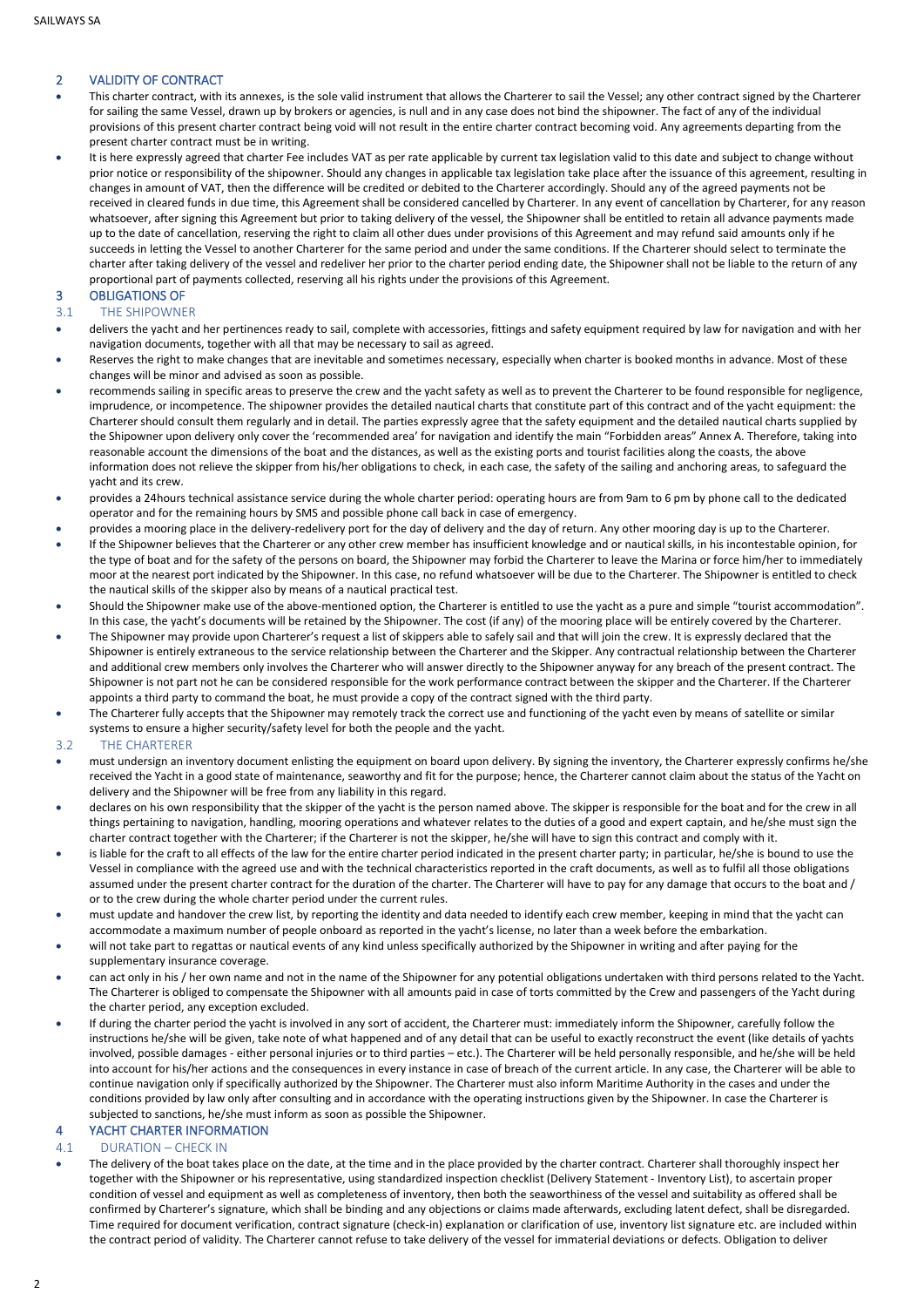becomes effective and enforceable on the Shipowner only after the Charterer has paid the entire amount of the hire, has paid the security deposit, and has signed the inventory.

- If after delivery the Vessel shall at any time be disabled by breakdown of machinery which is of such nature and seriousness that prevents reasonable use of the vessel by the Charterer and the disablement has not been brought about by any act or default of the Charterer and the cause of disablement is not restored within eight (8) working hours following the time that written notice of disablement by Charterer has been received, then Charterer can claim from Shipowner a pro rata refund of the charter fee for the period of disablement, or if mutually agreed a pro rata extension of the charter period corresponding with the period of disablement. Notice of disablement cannot be deemed to have been received by Stakeholder beyond office hours (09:00 am till 17.00 pm). If the Charterer wishes to invoke this clause, he must give immediate written notice to the Stakeholder and any claim or complaint after 24-hours from the time of disablement or the end of the charter period, whichever occurs earlier, may be rejected and the claimant shall forfeit its right to any (damage or cost) compensation.
- If the Shipowner is unable to deliver the designated Yacht, under the conditions provided for in the preceding paragraphs, he can replace the Yacht with another Yacht of similar or higher characteristics according to his own honest judgement without the prior consent of the Charterer. If, on the contrary, the yacht is replaced with a yacht of lower characteristics, the Shipowner will have to refund the difference according to the charter price list value.
- If the Shipowner is unable to deliver the designated Yacht nor a replacement yacht within the time limit reported in the preceding subparagraphs, because any other reason beyond his control, and if the delay is longer than 1⁄4 of the charter period or 3 (three) days, the Charterer will be entitled to apply for termination of the charter contract and shall be credited of any amount paid plus legal interests thereon, but may not claim any further costs or damages, even indirect. Alternatively, if the parties mutually agree, the charter period can be postponed to a mutually agreed time. It is clearly agreed that lacking a substitution vessel does not constitute breach of terms by neither the Shipowner nor the Brokers.
- If the Shipowner can deliver the designated Yacht or another yacht with similar or higher characteristics in the time limit reported in the above subparagraphs, the Charter contract remains valid, and the Shipowner shall refund to the Charterer only the daily rate for those days the Yacht was unavailable.

#### <span id="page-3-0"></span>4.2 USE OF THE VESSEL AND NAVIGATION The charterer…

- Will use the boat solely within the scope of his/her qualification/license or that of the Skipper.
- Will sail the craft with sails surface appropriate to the force of the wind so that they do not suffer any damage.
- Will not embark sports equipment like windsurf, surf, kite surf, canoe unless specifically authorized by the Shipowner.
- Will not practice water skiing and any similar towing leisure activity, even using the dinghy.
- Will not allow to be towed or to tow other Yachts except in case of extreme emergency or unless specifically authorized by the Shipowner.
- Will not keep animals on board, unless so authorized by the Shipowner.
- Will not use any cleaning materials for interior and exterior that may damage the yacht.
- Will not flush any type of material and/or object into the toilets.
- Will not use the yacht for any purpose against the law, thus absolving the Shipowner of any liability in relation to any activity carried out onboard by the Charterer and/or the crew.
- Turn off the engine if the lateral trim of the yacht doesn't allow the appropriate functioning of cooling system.
- Check the oil level every 10 engine hours with cold engine. The Charterer undertakes to add motor oil ONLY after receiving the Shipowner's authorization. • Constantly check the battery power level onboard, making sure it does not go below 12 volts. An improper use of the battery recharging system can cause serious DAMAGES to the onboard electrical system. Usually 5 hours of engine (min. 1200 rpm) are needed to recharge the batteries when the land power is not available onboard.
- Check daily, ONLY WITH COLD ENGINE, the cooling liquid level of the internal engine circuit.
- Will not leave the harbor or the anchor point if the yacht shows any damage to any essential part which needs to be repaired and could make the navigation un-safe.
- Will not leave the harbor or the anchor point without the sufficient reserve of fuel.
- Will not smoke below deck.
- Follow the operating procedures underwritten upon embarkation, with reference to the "record of Takeover", "Damage Procedure" and "Assistance Procedure".
- Will comply with Port Authority orders in respect of bad weather or danger at sea; in any case, to refrain from sailing with seas greater than force 5 (Beaufort) and each and every time that the weather bulletins inform or forecast situations dangerous to navigation in the near future. Any breach of this obligation will result in the Charterer undertaking liability for any damages suffered by the craft.
- cannot remove any instrument or equipment of the yacht unless specifically authorized by the Shipowner.

#### <span id="page-3-1"></span>4.3 DELIVERY – CHECK OUT

- The Charterer will redeliver the Vessel on the established date, the place, and the time, in the same conditions as on delivery, with the same characteristics and suitable for the same use, with all the accessories, equipment, fittings and documents as and in the same places he/she received from the Shipowner upon delivery. If agreed the Shipowner may arrange for cleaning and for repairs or replenishment of material lost or consumed on Charterer's expense for a set flat fee. If for any reason, weather conditions included, the Charterer fails to re-deliver the Vessel at the agreed date and time and at the same good condition as she was delivered to Charterer, then Charterer shall be liable for demurrage to Shipowner at a daily rate calculated pro-rata based on charter fee stipulated herein, increased by fifty percent (50%), for every day or fractional part of a day thereafter until delivery has been effected. If the Charterer shall leave the Vessel at any place other than disembarkation port stipulated herein, then Charterer shall be liable to ensure that the vessel is cared for by qualified persons until the Shipowner is able to take possession of her. Further he is liable to pay to the Shipowner all expenses for transferring the yacht to the place of redelivery and pro-rata demurrage as stipulated above for the number of days required for this transfer and re-delivery, as well as for any loss or damage not covered by the insurance policy, which may occur on or to the Vessel until she has been taken over again by the Shipowner.
- The Charterer must pay all the expenses connected to the use and consumption of the Yacht during the charter period and for fuel, oils, water, electricity, harbor fees and dues, anchorage and mooring dues, local and custom taxes/duties, pilotages, employment of radiotelephonic equipment on board.
- Unless otherwise agreed, The Charterer is bound to enter the delivery harbor by the deadline, in the way he/she can hand over the Vessel by the deadline showed in box "Re- delivery" having already settled all costs and obligations of the Charter period. The Charterer is liable for failing to return the Yacht at the agreed time and place, even in case unforeseeable circumstances, force majeure, port traffic or breakdown. Parties can agree on a different redelivery time.
- The charterer is responsible to plan and carry out the vessels itinerary in such manner so as to reach the port of call farthest away from the point at which the vessel must be returned to the Shipowner within the first one third of the charter period (1/3) and that two days prior to the termination of the charter the vessel's port of call shall lie at distance no greater than forty (40) NM from the point at which the vessel is to be delivered to the Shipowner and that the vessel shall be berthed at the disembarkation port designated heir in by 18.00 pm on the day prior to the charter period end date.
- The delivery back may be considered completed once the inventory list, the diving inspection, and the signature of the "Record of return" form are done.
- <span id="page-3-2"></span>4.4 CRUISING AREA / NIGHT SAILING / CREW LIMITATIONS / SUB RENTING
- The Charterer agrees to avoid navigation or entry to the off- limits areas as reported in annex A "Forbidden areas". Failure to respect the entry ban in the forbidden areas will imply both the charging of the penalties listed in the contract and the insurance coverage cancellation. If the Charterer requires sailing outside the "recommended cruising area", he/she must be specifically authorized by the Shipowner in writing and he/she must use updated nautical charts of the sailing areas.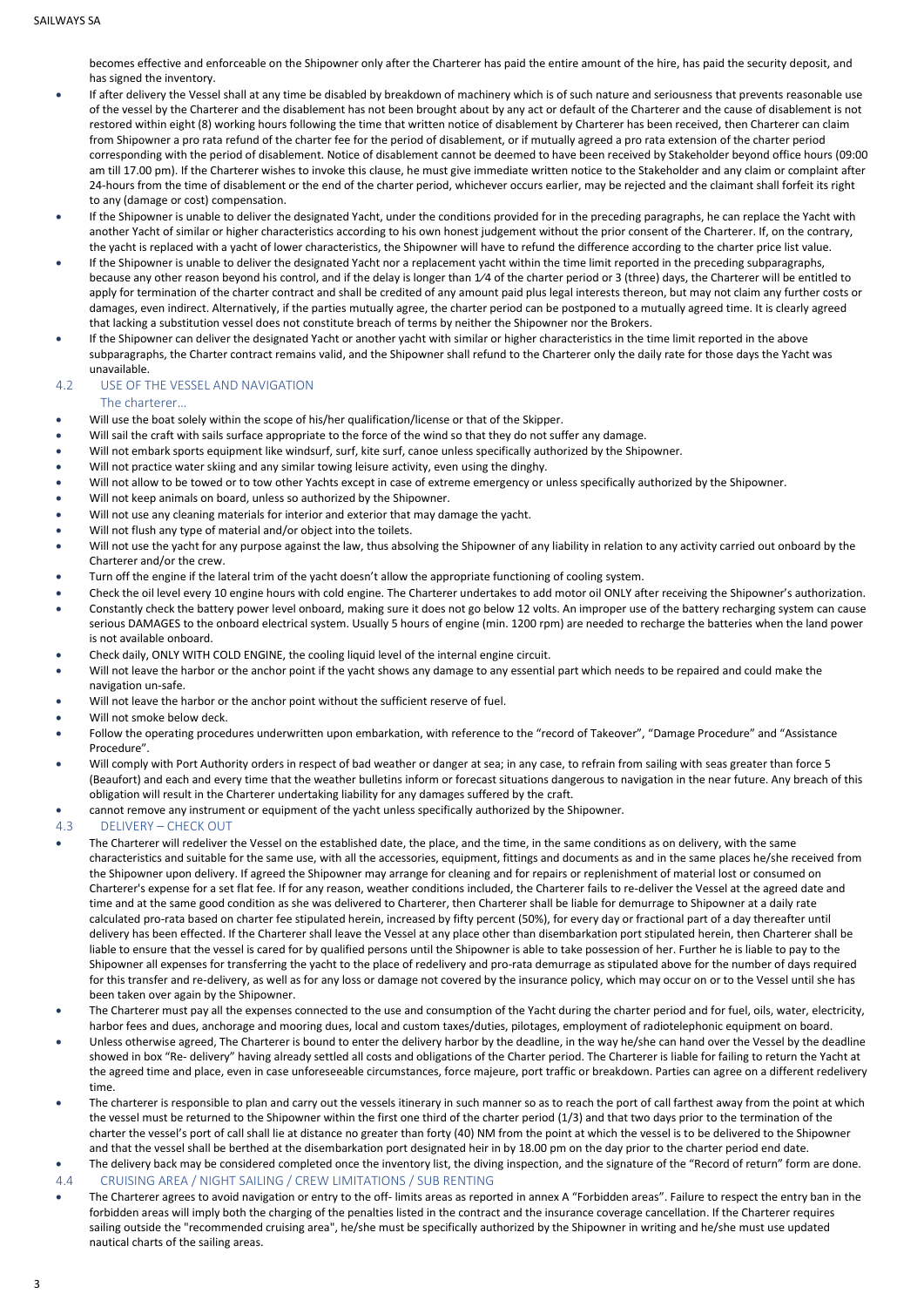- The charterer agrees to anchor the craft off the coast in a safe position and save depths and to maintain a continuous surveillance.
- The charterer shall only sail within the time period between civil dawn and civil twilight unless specifically authorized by the Shipowner. By international standards, civil dawn is the period between the lighthouse shutdown and the actual sunrise, while civil twilight is the period between sunset and
- lighthouse switching on. Thus, unless specifically authorized by the Shipowner, navigation is forbidden during the time period when lighthouses are on. • The charterer will respect the minimum crew requirements as well as the maximum number of persons who may be carried on board.
- The Yacht cannot be sub-chartered, nor will this agreement have assigned to third parties nor any right arising thereof without the express authorization of the shipowner.
- The Charterer will expressly use the Yacht exclusively for recreational use and takes due note that the carriage of goods and passengers is forbidden as well as any other type of commerce or financial activity.
- <span id="page-4-0"></span>4.5 IN CASE OF DAMAGE
- In case of damage, breakdown, or accident the Charterer must immediately notify the Shipowner as per "Damage procedure". He/she may continue navigation only if this will not worsen the damage or endanger people and/or the craft and only upon Shipowner's authorization. He/she may not carry out any repairs without the prior authorization of the Shipowner. The costs necessary for the repairs are on Charterer's account and he/she will be refunded only if the cause cannot be attributed to him/her under the conditions of the present charter contract. The Shipowner may withhold the security deposit to safeguard his rights until such time as said liability has been fully established, without any obligation to pay any amounts on account of interests, damages, or other reasons.
- Should without there being any liability on the part of the Charterer the boat suffer any breakdown solely in respect of the engine, the transmission, the reversing gear, the standing and running rigging, the sails, the batteries, rudder blade, and/or the alternators which may prejudice its full use for over 12 hours (excluding the first night following the breakdown) the Shipowner will only be held to allow the Charterer to recover those hours not enjoyed and all other forms of compensation and/or refund are thus excluded. This recovery will take place, at the Shipowner's discretion, at the end of the charter period or by means of the issue of a credit note for subsequent charters. Any form of monetary refund is expressly excluded. It is hereby specified that this warranty is applicable solely in the case that the average occurs in the recommended sailing navigation area and the warranty is therefore excluded should the breakdown occur in a different area of sea.
- The Charterer may not demand repairs and/or assistance except in the hours between 08.00 and 20.00 and in areas that is within the recommend sailing time. It is agreed that the cost of any repairs and assistance not chargeable to the Shipowner under the conditions of the present charter contract must be paid by the Charterer at the usual current market rates, plus the cost of the materials used.
- No time bonus may be granted to the Charterer in case of damages to echo-sounder, boiler, log, fridge, bilge system, dinghy, outboard, anchor windlass, hi-fi, autopilot, and every other equipment not reported in the second paragraph of this article. Any failure of the listed items does not entitle the Charterer to any compensation and / or reimbursement.
- Any request for reimbursement shall be made by the Charterer directly to the Shipowner within the day of redelivery of the Yacht. Beyond such time limit or if the claim is made to other people than the Shipowner, the Charterer will lose any reimbursement right.

#### <span id="page-4-1"></span>5 SAILING REQUREMENTS / QUALIFICATIONS

- The skipper must provide a valid sailing license; if the skipper does not have a valid sailing license, or if it is insufficient, or if his/her knowledge and skills are not, in the Shipowner's incontestable opinion, sufficient for the type of boat and for the safety of the persons on board, the Shipowner may refuse to deliver the vessel documents. The skipper must also provide any additional required license/certification needed for the type of yacht/navigation he/she wants to conduct (by way of example: VHF license) by absolving the shipowner of any liability.
- Minimum requirements involve that,

- one crew member presents the Port Authority an appropriate sailing certificate, proving his competence as Skipper, and -one experienced crew member is declared as Co-skipper; Co-skipper should possess equivalent certification as Skipper or may otherwise sign a selfdeclaration statement for the port authority verifying his sailing experience.

- Subject to applicable Greek legislation, qualifications are to be approved by the local Port Authority on the day of departure. Charterer is always liable for suitability of his qualification and certification. Day Skipper Certificates may be rejected by the Port Authority and Charterers are therefore advised to ensure they have an International Certificate of Competence (ICC). Typically, any holder of "Day Skipper" certificate can obtain their ICC from the yachting association that issued their Day Skipper certificate, and the process usually requires nothing more than a simple application. Also, any other certificates bearing daylight use limitations are being rejected by Greek port authorities if charter duration exceeds 24 hours. Other causes of license rejection may include navigation limited to less than 20nm.

- The shipowner shall not be responsible if skipper certification is rejected by Port Authority and reserves the right to require that charterers hire a professional skipper if their sailing skills and qualifications are deemed insufficient.

#### <span id="page-4-2"></span>6 CANCELLATIONS AND CHANGES

#### <span id="page-4-3"></span>6.1 CHARTERER CANCELLATION

- In any case of cancellation, a minimum 500€ administration fee is applied.
- The Charterer, notwithstanding the deposit paid at the time of booking which will be kept by the Shipowner without any right of a reimbursement whatsoever, may withdraw from the charter contract up to the 60th (sixtieth) day prior to the beginning of the charter period. It is understood and agreed that from that time the contract will be considered confirmed, and the Shipowner will be entitled to receive the total payment of the charter, or the cancellation fees reported. Therefore, failure to use the craft during the charter period does not entitle the Charterer to any refund whatsoever.
	- The withdrawal must be notified to the Shipowner in writing to info@sailways.gr and must be approved with a cancellation number.
- In case of withdrawal on behalf of the Charterer, the following cancellation fees will be applied:
	- in case of cancellation notified within 8 weeks prior to the beginning of the charter, a fee equal to 60% of the charter fee will be applied; - in case of cancellation notified within 4 weeks prior to the beginning of the charter, a fee equal to 80% of the charter fee will be applied;
	- in case of cancellation less than 4 weeks prior to the beginning of the charter, a fee equal to 100% of the charter fee will be applied.
- In case of interruption of navigation of the boat upon charterer's request or cause as well as in case of no use of the yacht during the period of validity of the contract due to facts of the Charterer, he/she will not have the right to any refund whatsoever, but he/she must comply with all the terms and conditions of the contract.
- Shall any of the above circumstances occurs between July 1st and August 31st, the Charterer will have to pay for the mooring place in the embarkation port for all the charter periods.

#### <span id="page-4-4"></span>6.2 OWNER COMPANY CANCELLATION – FAILURE TO DELIVER

- Should the Vessel become an actual or constructive total loss before the charter commencement date period, then all amounts collected from Charterer under this Agreement shall be due for immediate reimbursement to Charterer. In any such event neither Shipowner nor Brokers are liable to ensure availability of a substitution vessel nor to indemnify the Charterer for consequential damage (as for example for travel and / or accommodation costs) incurred by Charterer under provisions of this Agreement.
- The shipowner reserves the right to recall the yacht due to unexpected circumstances (i.e., Severe weather conditions etc.) in which case a credit voucher for use on future charters will be given, or the charter will be extended or cancelled. If the charter gets cancelled because of the Shipowner, except for reasons beyond his control or because of the charterer's nonpayment of any amounts due under the contract, the charterer is entitled to receive a credit voucher, or a full refund of all monies paid. Notwithstanding the foregoing, no refund or compensation will be paid if charter is cancelled due to unusual and unforeseeable circumstances beyond shipowner's control, the consequences of which could not be avoided even if all due care had been exercised; such as (by way of example and not by way of limitation) war, riots, civil disturbances, industrial dispute, terrorist activity, natural or nuclear disaster, fire, adverse weather conditions, acts of God, unforeseeable technical problems with transport for reasons beyond our control or that of our suppliers, closed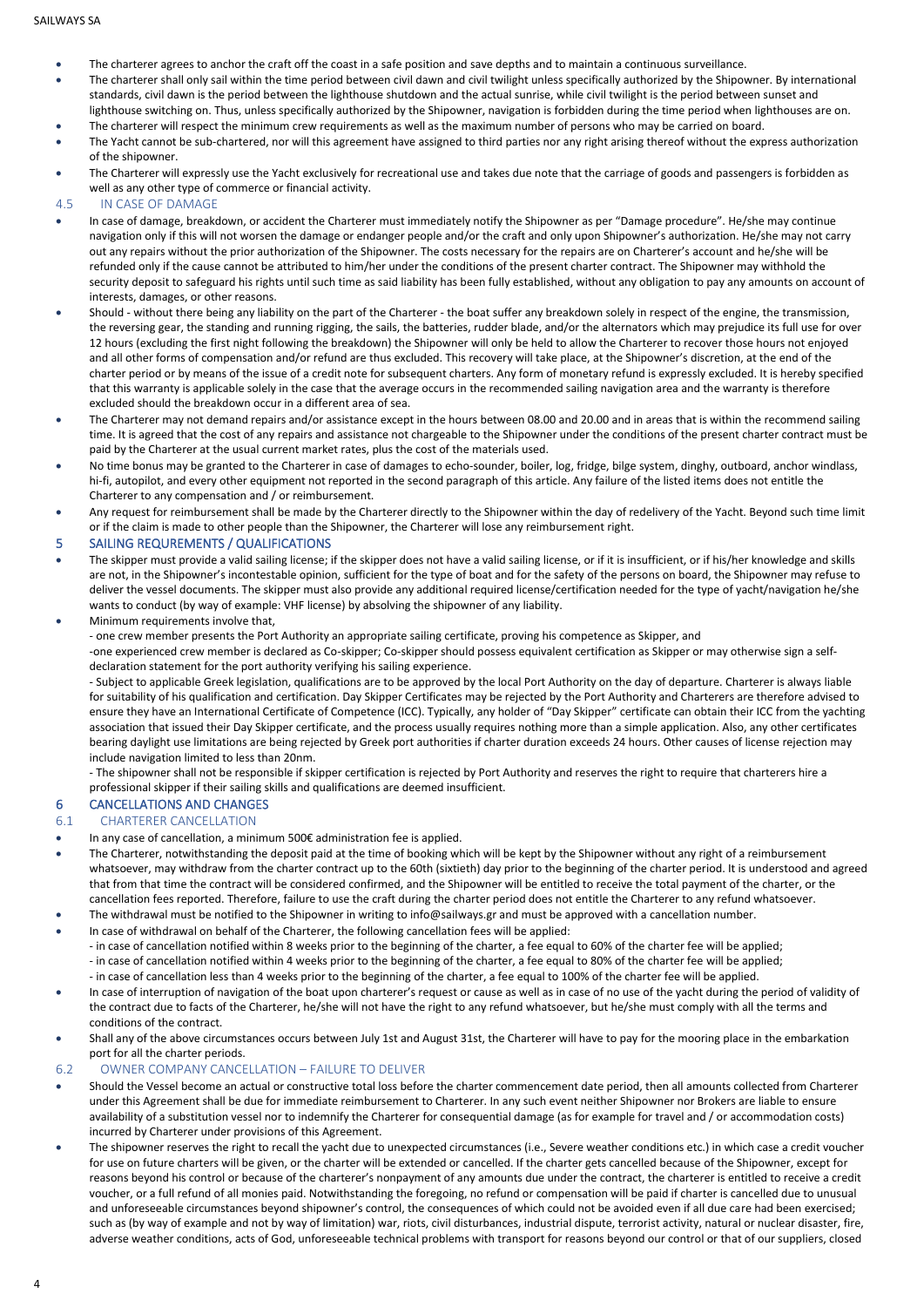or congested ports, hurricanes and other actual or potential adverse weather conditions, flood, epidemics, health risks or pandemics or any other similar events or unforeseen circumstances that may amount to force majeure.

#### <span id="page-5-0"></span>7 YACHT DAMAGE WAIVER AND SECURITY DEPOSIT

For all Bareboat and Flotilla charters, the charterer will be required to provide cover against accidental damage or loss to the vessel and ancillary equipment and either purchase Yacht Damage Waiver upfront or pay a higher Security Deposit at the base as further detailed below.

In the event the charterer or a crew member cause damage or loss to the vessel (howsoever caused) or to property belonging to a third party the charterer will be liable for the damage up to the value of the Security Deposit paid at the Base, except in the case of gross negligence as defined below.

If damage or loss to the vessel, any ancillary equipment or to property belonging to a third party and such damage or loss is caused because of gross negligence or reckless conduct the charterer will be liable for the full extent of the loss suffered and the shipowner's right to claim will not be limited or waived in any way by the payment of the security deposit or purchase of Yacht Damage Waiver. Acts that will be considered as gross negligence or reckless conduct will include, without limitation, sailing outside of defined sailing areas and/or hours, sailing the vessel under the influence of alcohol and/or drugs, not always having sufficient crew in charge of the vessel, not being in control of the vessel by means within the control of the Skipper. During the booking process the option of either purchasing Yacht Damage Waiver or paying a higher Security Deposit at the base as set out below will be provided. The charterer will not be able to proceed with the booking before agreeing to one of the options and by asking for a booking confirmation the charterer is agreeing to comply with the content of this section and make any required payment.

#### <span id="page-5-1"></span>OPTION 1 – YACHT DAMAGE WAIVER

The Yacht Damage Waiver will be added to your booking. The charterer will be provided with the cost of purchasing the Yacht Damage Waiver during the booking process which will be added to the overall cost. In addition, the charterer will be expected to pay a sum depending on the size of the boat, as damage deposit upon arrival at the yacht base. The damage deposit will be taken prior to embarkation and if the charterer does not pay the shipowner reserves the right to cancel the booking without further liability and without any right to a refund and the charterer will not be entitled to continue with the charter. OPTION 2 – SECURITY DEPOSIT

<span id="page-5-2"></span>Only the charterer will be asked to pay a sum depending on the size of your boat, as Security Deposit upon arrival at the yacht base. The Security Deposit will be taken prior to embarkation and if the charterer does not pay the shipowner reserves the right to cancel the booking without further liability and without any right to a refund and the charterer will not be entitled to continue with the charter.

The Charterer lays under commitment to provide a security deposit at the time of embarkation on the Vessel by pre-authorization of credit card or in cash. The deposit shall be terminated in its entirety upon the return of the vessel, unless an existence of a damage or a defect on the vessel or the equipment is found during the handover of the vessel, and unless there are no claims by the shipowner, filed or announced claims by the third persons, that are connected to the usage of the vessel. In case of loss of or damage on the equipment, particular parts of the vessel or the vessel itself, or existence of other reasons as stated in this Contract, the shipowner shall retain/charge the amount (a part or the whole deposit), which corresponds to the indemnification or value of repair, acquisition and/or purchasing the equipment or part of the vessel. In case the caused damage has the consequence that the vessel cannot be furtherly chartered, the shipowner company has the right to retain the amount corresponding to the loss of profit. Security deposit can be made solely by preauthorization of credit card or in cash. The actual amount of security deposit for the type of vessel chartered is stated in the Price List.

- The Security Deposit paid under either Option 1 or Option 2 will be used as security for any loss or damages suffered by the Company because of any breach of these booking conditions by the Charterer and any damage caused to the yacht or its contents during the charter period. The charterer cannot apply or deduct any portion of the damage deposit from the final balance payable for the charter. The charterer must sign a form before embarkation confirming that he/she fully understands his/her obligations in the event of any loss or damage to the vessel, ancillary equipment, or third-party property.
- On return of the yacht to the base following the charter period and following inspection of the yacht by the base staff, if there is no apparent damage to the yacht on its return, the base staff shall, where applicable, refund the relevant Security Deposit paid by the charterer (please note that Option 1 prepaid monies will not be refunded) to the charterer as soon as reasonably possible.
- If the base staff determines that accidental damage or loss was caused to the yacht and/or its contents during the charter period, the charterer is liable to the shipowner for all losses and damages incurred as a result up to the value of the security deposit left at the base. If it is determined that damage or loss was caused to the yacht and/or its contents during the charter period because of gross negligence or reckless conduct, the charterer will be liable to the shipowner for all losses and damages incurred as a result. In both instances the shipowner reserves the right to retain, where applicable, part or all the relevant security deposit paid by the charterer. The shipowner may use all or part of the damage deposit paid by the charterer to repair any damage caused to the yacht or its contents during the charter period, including without limitation the costs involved in lifting the yacht for a full inspection to assess the damage to the yacht.
- Retention of the security deposit will not in any way limit or prejudice any claim which the shipowner may have over and above the sum of the security deposit paid by the charterer where the loss or damage was caused or contributed to by the charterer's gross negligence or reckless conduct and in these circumstances the charterer will remain liable to the shipowner for the balance of any such losses or damages incurred over and above the sum of the damage deposit paid by the charterer. In the event that the losses or damages suffered as a result of any breach by the charterer of these booking conditions and any damage caused to the yacht or its contents during the charter period is less than the relevant damage deposit/Security Deposit paid by the charterer, the shipowner shall refund, as relevant, part of the Security Deposit paid to the charterer as soon as reasonably possible after the damage has been repaired or the repair costs have been ascertained. In the event of any disagreement over damage or loss, the shipowner shall retain the relevant Security Deposit until the matter is resolved. If loss or damage caused by the charterer's gross negligence or reckless conduct is more than the level of the damage deposit the shipowner reserves the right to pursue a claim against the charterer for the full extent of loss.
- Charterers choosing to participate in sailing regattas will be required to pay a non-refundable race supplement in advance plus an additional Damage Deposit payable at the base for rigging or collision damage. This is payable by credit or debit card in addition to the relevant Yacht Damage Waiver. All charterers planning to participate in a sailing regatta are required to obtain prior consent from the shipowner.
- ENVIRONMENTAL DAMAGE. The charterer shall be solely responsible for any fees or fines determined by the laws of Greece. Damage to the environment includes but is not limited to damage to natural or artificial reefs.

<span id="page-5-3"></span>EQUIPMENT AND YACHT INSURANCE COVERAGE

- The Vessel will be delivered insured with an insurance policy in compliance with the Greek Legislation requirements, against fire, marine and collision risks and third-party liability and the Charterer shall therefore be relieved of all liability which is covered by the said Policy, provided that such loss or damage is not caused or attributed to any act or omission either willful or by negligence of the Charterer or his party. The Charterer shall remain liable for any loss, damage or liabilities arising from any act or negligence of the Charterer or his Guests aboard the Vessel not recoverable by the Shipowner under his insurance, not excluding Charterer's liability for claims asserted by the hull underwriter (recourse). The Shipowner shall not be under any liability for the loss or damage to the personal property of or for any injury to the Charterer or any person aboard the Vessel during the charter period. The Charterer should carry independent insurance for personal effects whilst aboard or ashore and for any medical or accident expenses (including emergency transport evacuation) incurred; this policy has an allowance which is covered by the Charterer's security deposit
- In any case, all damages due to Charterer's fault are not covered by the insurance policy, as follows:
	- If the Charterer is not allowed to conduct the boat according to the Law, neither has he/she named a Skipper with appropriate license.
	- In case the boat is conducted by a person under the influence of alcohol and drugs in accordance with the rules in force.
	- In case the boat is used for waterskiing, towing of parachutes, climbing or hang glider.
	- In case of sailing within the forbidden areas listed in the contract.
	- Serious fault of the Charterer or of any other person to whom the pleasure craft is entrusted in any capacity.
	- Insufficiency of the measures and / or mooring, anchoring and protection systems of the pleasure craft itself.
	- In case of failure to comply with the rules of the navigation code.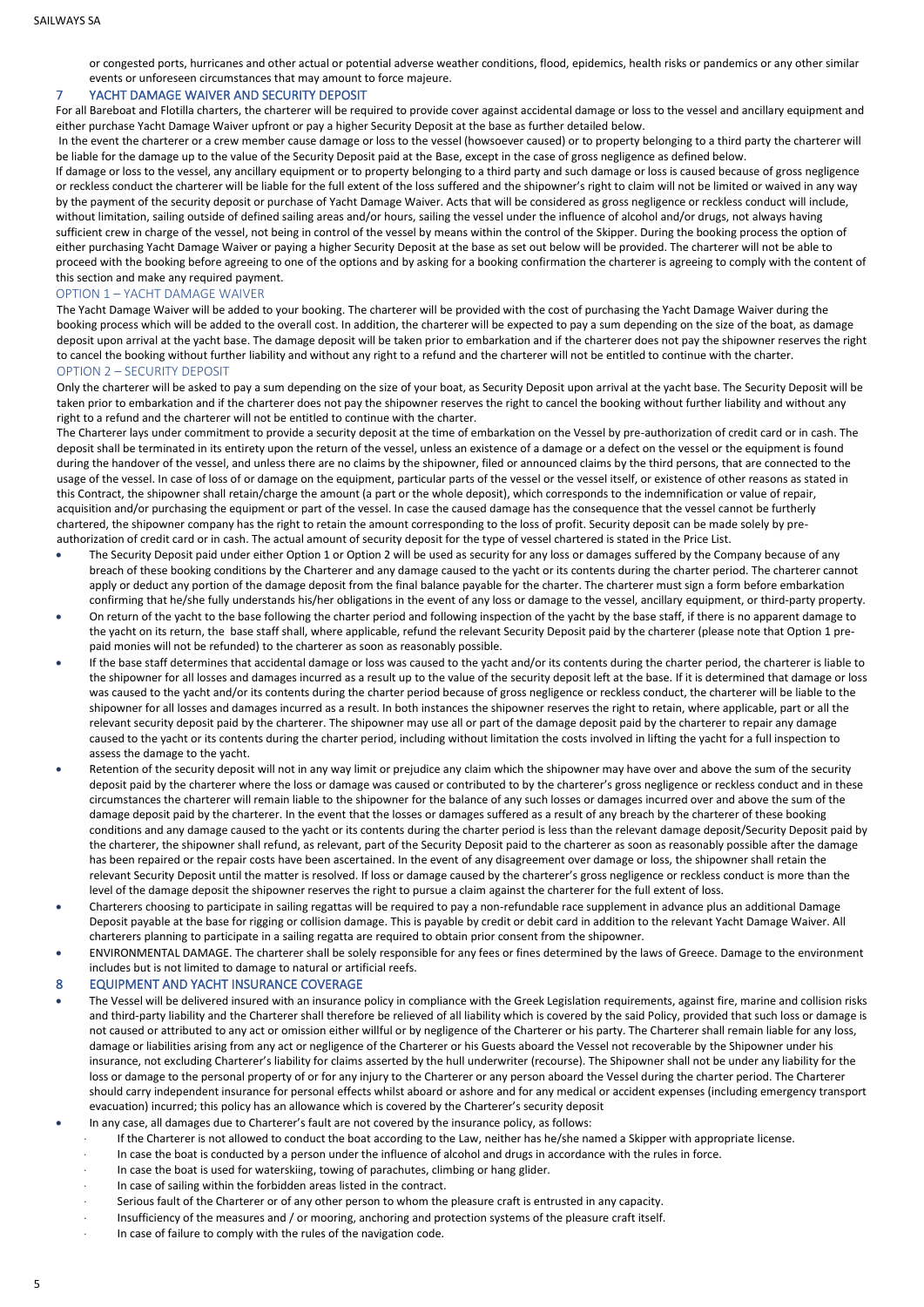- Sailing outside the charter period and specifically sailing after the "return" time.
- In no case whatsoever the Charterer can claim any refund to the Shipowner for damages suffered or provoked to third parties.

#### <span id="page-6-0"></span>9 BREACH OF CONTRACT

- The Charterer and all legal crew members are directly liable for every breach of this present charter contract. The Charterer undertakes to disclose the contents of this contract to all crew members.
- Any obligations relating to the craft contracted by the Charterer with third parties must be assumed in the Charterer's name, without spending the name of the Shipowner. The Charterer is the only party liable for the fulfillment of any such obligations.
- Should the boat be arrested or blocked or seized for reasons attributable to the Charterer, the latter must pay the Shipowner a compulsory contractual indemnity equivalent to the charter rate applicable for the period, for the entire duration of the arrest/blockage.

#### <span id="page-6-1"></span>10 PENALTIES

- Violation of the obligations listed in the paragraphs of this contract due to the Charterer's negligence, will imply his/her accountability for any damage suffered by the yacht and/or the crew and the cancellation of the insurance coverage. This will also imply the right of redress on behalf of the Insurance Company towards the Charterer for all material damages of the yacht and obligation that must be refund to the Shipowner for the loss of income and for the loss of the value of the yacht.
- The Charterer irrevocably authorizes the Owner to charge the following penalties if failing to comply with the provisions of this contract on his/her credit card. The Owner can in any case ask the Charterer any other cost or damage that can't be directly charged on the Charterer credit card.
- Failure to comply with the requirements of the yacht's redelivery:
- € 100,00 for each hour beyond the agreed time of return reported in the contract.
- € 100,00 for each hour of delay in case of late disembarkation beyond the agreed time reported in the contract.
- Failure to comply with the provisions concerning navigation that the Owner can prove in any form:
- € 200,00 for each access to forbidden areas.
- €100,00 for each access to protected marine areas without the necessary authorization.
- € 100,00 if sailing during not-allowed time slots under this contract unless prior authorization of the Owner.
- € 500,00 when using the yacht for purposes not allowed by this contract unless prior authorization of the Owner (i.e., regattas, etc.).
- € 100,00 for each administrative procedure related to sanctions imposed by the Maritime Authorities during the charter period.
- € 200,00 if while sailing the dinghy is towed with the outboard (which can be proven by the presence of sea salt in it).
- € 500,00 if sailing under off-limits weather conditions not allowed by this contract.
- Failure to comply with the provisions for the yacht regular maintenance that the Owner can prove in any form:
- € 100,00 for each hour that the battery voltage drops to levels below 11.8 volts due to negligence on the part of the charterer.
- € 100,00 for each maintenance operation done onboard without prior authorization of the Owner.
- € 200,00 if evidence of sea salt is found inside the outboard.
- Failure to promptly report any damage, accident, incident, and malfunctioning:
- € 500,00 for each event not reported as per "Damage Procedure".
- Redelivery of the yacht in different conditions not in accordance with this contract that the Owner can prove in any form:
- € 100,00 if crockery is left dirty.
- € 50,00 for each room in extremely dirty conditions.
- € 50,00 if garbage is left onboard.
- € 200,00 per each WC if toilets do not work because of objects or toilet paper inside.
- € 100,00 for each waste tank not emptied and/or closed.
- € 50,00 if fuel tanks are not refilled (in addition to the cost of the missing fuel).
- € 100,00 if smoking below deck.

#### <span id="page-6-2"></span>11 RESPONSIBILITY

- Yacht's specification and equipment may vary from those presented on internet or promotional material; exact yacht & equipment details are valid only as listed / described in the specific offer statement provided by the shipowner in response to each inquiry. Information, photos, and videos on webpages is not binding and does not constitute contractual document, it is only indicative as to the type and model of the yachts offered. They are not actual pictures or actual videos of the vessels offered by the shipowner company (unless expressly stated therein).
- Described services and facilities are indicative. They may vary depending on actual conditions (for example the period, base or yacht chartered).
- Only documentation (forms / contracts / checklists) issued by the shipowner can be accounted for as official proof of the conditions of each charter and guest comments and evaluations on such forms are to be accounted for as testimony on the services provided. Any other documents / forms aside those issued by the shipowner (i.e., for Inventory, Delivery and Redelivery etc.) will be disregarded.
- By requesting Charter Party to be issued, Charterer and Agents acknowledge to have read, understood, and agreed to the terms and conditions of booking and of Charter Party.
- By receiving full payment of the charter fee, this contract authorizes the shipowner to sign the charter agreement to speed up the document process and avoid loss of time.
- By taking delivery of the yacht, even if effected and signed by Skipper, Charterer confirms acceptance without modification of all Charter Party Terms & Conditions and assumes full responsibility pursuant to those terms.
- Shipowner company is not responsible for any typing errors that may occur.

#### <span id="page-6-3"></span>12 LIABILITY / CONDITIONS OF CARRIAGE / LIMITATIONS

- Neither the shipowner company, its affiliates, owners, officers, agents, or employees, shall be held liable for any act, default, injury (including death), loss, expense, damage, deviation, delay, curtailment or inconvenience caused to or suffered by any person or their property, howsoever arising, which may occur or be incurred by any organization or person, where such act, default, injury, loss, expense, damage, deviation, delay, curtailment or inconvenience may have been caused or contributed to by defects or failures of any aircraft, vessel, automotive vehicle or other equipment or instrumentality under the control of independent suppliers. The charterer further understands that if he/she purchases any optional activities that are not part of the pre-booked charter itinerary (including, without limitation, shore excursions and tours, however conducted, airline flights and ground transportation), these activities are operated by independent contractors; the charterer agrees to seek remedies directly and only against the third-party supplier and not hold the shipowner company responsible for their acts or omissions.
- The charterer understands and acknowledges that traveling on the yacht may involve risk and potential exposure to injury. The charterer also realizes and acknowledges that risk and dangers may be caused by the negligence or participation of other passengers, they may arise from foreseeable and unforeseeable causes, including weather and other acts of nature, aforementioned risks, dangers and hazards are a potential in connection with recreational activities which may take place during the charter of the yacht, and that the charterer is willingly and knowingly electing to sail on the yacht in spite of such potential risk of danger.
- In recognition of the inherent risk of the travels and related activities in which the charterer is intending to engage, the charterer confirms that they are physically and mentally capable of sailing on the yacht, and they willingly and voluntarily assume full responsibility for any injury, loss or damage caused by them. It is the charterer's responsibility and obligation to inform the shipowner, at the time the booking is made, of any medical or physical disability or limitation that might disable or render them unable to perform or safely sail on the yacht. The charterer's failure to do so will release the shipowner from any liability for loss, damages or other compensation arising from or related in any way to such disability or condition. The charterer further